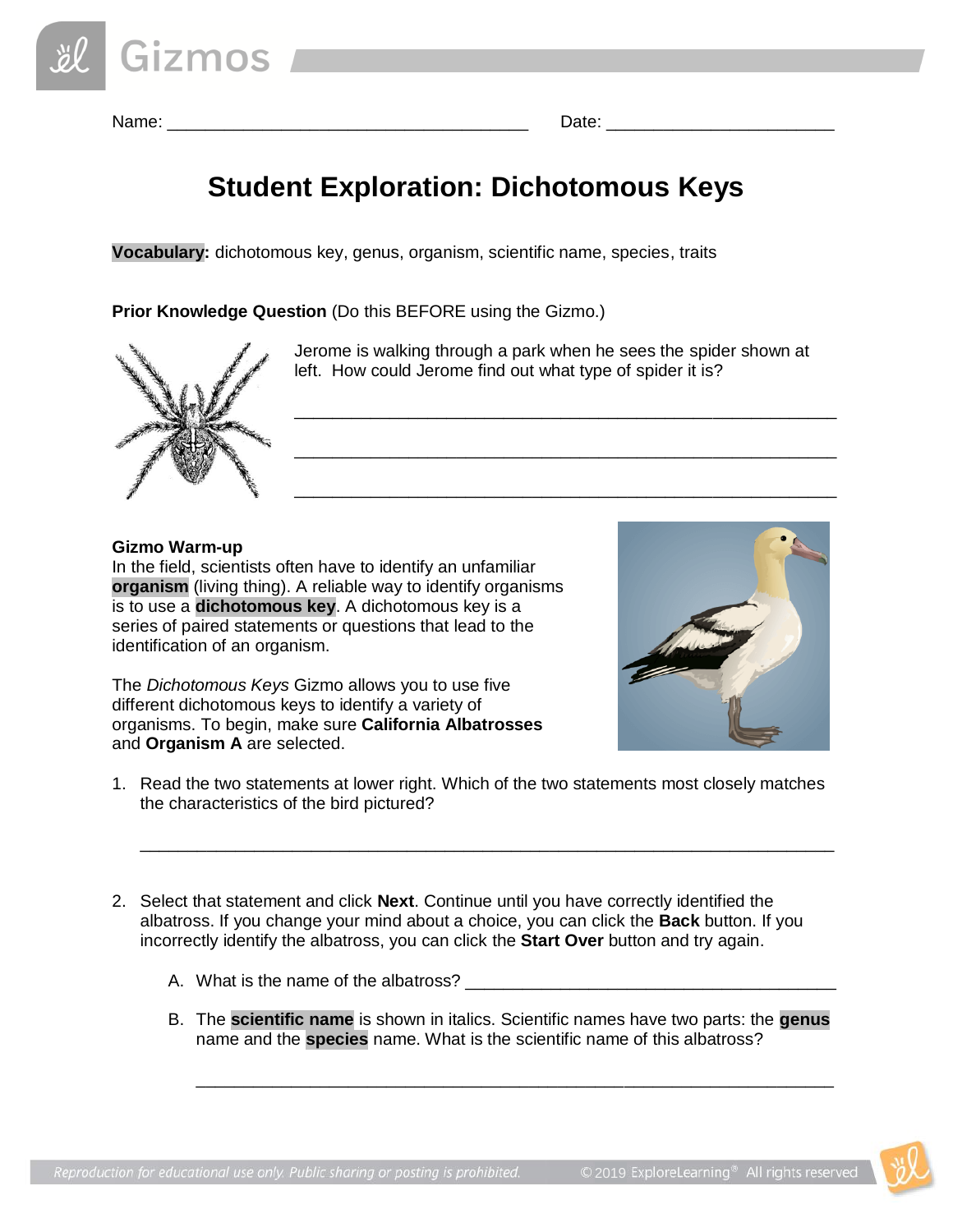| <b>Activity A:</b>       | Get the Gizmo ready:                                                               |  |
|--------------------------|------------------------------------------------------------------------------------|--|
| Use a<br>dichotomous key | • Make sure the California Albatrosses key is<br>selected.<br>• Select Organism B. |  |

**Introduction:** As you saw on the previous page, a dichotomous key can help you identify an organism using its characteristics, or **traits**. The keys in this Gizmo use only physical traits, such as feather color, to identify organisms. In some cases, behavioral traits are used in dichotomous keys. For example, some frog species can be identified by their croaks.

#### **Goal: Use a dichotomous key to identify albatross species found in California.**

- 1. Compare: Take a close look at organism B.
	- A. How does organism B differ from organism A? \_\_\_\_\_\_\_\_\_\_\_\_\_\_\_\_\_\_\_\_\_\_\_\_\_\_\_\_\_\_\_\_\_
	- B. What physical traits do you think can be used to help identify organism B? \_\_\_\_\_\_\_

\_\_\_\_\_\_\_\_\_\_\_\_\_\_\_\_\_\_\_\_\_\_\_\_\_\_\_\_\_\_\_\_\_\_\_\_\_\_\_\_\_\_\_\_\_\_\_\_\_\_\_\_\_\_\_\_\_\_\_\_\_\_\_\_\_\_\_

\_\_\_\_\_\_\_\_\_\_\_\_\_\_\_\_\_\_\_\_\_\_\_\_\_\_\_\_\_\_\_\_\_\_\_\_\_\_\_\_\_\_\_\_\_\_\_\_\_\_\_\_\_\_\_\_\_\_\_\_\_\_\_\_\_\_\_

2. Identify: Use the Gizmo to identify organism B. Then, identify the other albatrosses included in the California Albatrosses key. Complete the table below.

#### **California Albatrosses**

| Organism | <b>Common name</b>     | <b>Scientific name</b> |
|----------|------------------------|------------------------|
| Α        | Short-tailed albatross | Phoebastria albatrus   |
| B        |                        |                        |
| C.       |                        |                        |
|          |                        |                        |
| F        |                        |                        |
| F        |                        |                        |

\_\_\_\_\_\_\_\_\_\_\_\_\_\_\_\_\_\_\_\_\_\_\_\_\_\_\_\_\_\_\_\_\_\_\_\_\_\_\_\_\_\_\_\_\_\_\_\_\_\_\_\_\_\_\_\_\_\_\_\_\_\_\_\_\_\_\_\_\_\_\_\_\_

\_\_\_\_\_\_\_\_\_\_\_\_\_\_\_\_\_\_\_\_\_\_\_\_\_\_\_\_\_\_\_\_\_\_\_\_\_\_\_\_\_\_\_\_\_\_\_\_\_\_\_\_\_\_\_\_\_\_\_\_\_\_\_\_\_\_\_\_\_\_\_\_\_

\_\_\_\_\_\_\_\_\_\_\_\_\_\_\_\_\_\_\_\_\_\_\_\_\_\_\_\_\_\_\_\_\_\_\_\_\_\_\_\_\_\_\_\_\_\_\_\_\_\_\_\_\_\_\_\_\_\_\_\_\_\_\_\_\_\_\_\_\_\_\_\_\_

3. Think and discuss: What do you think are some limitations of dichotomous keys?

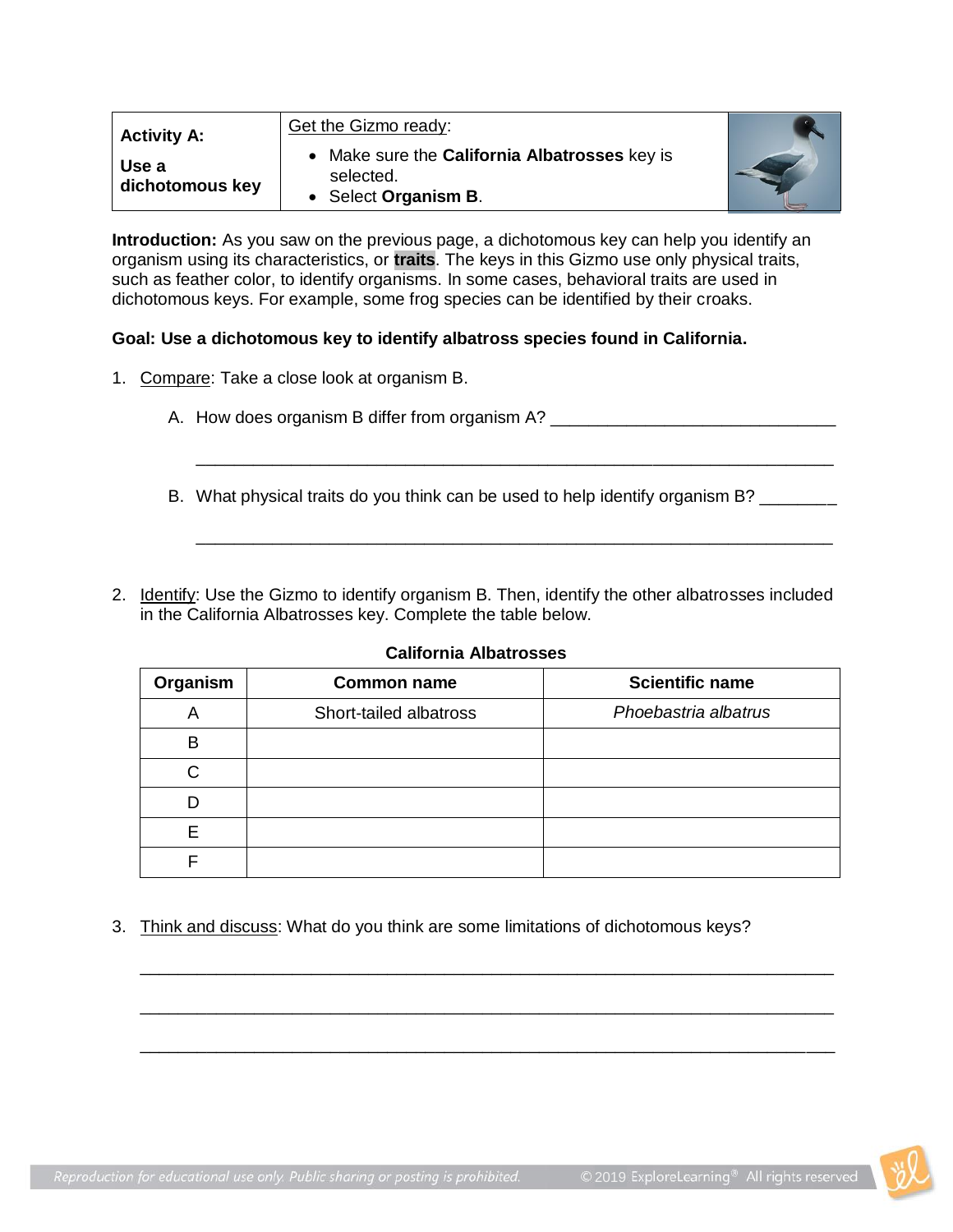| <b>Activity B:</b>                | Get the Gizmo ready:                                                  |  |
|-----------------------------------|-----------------------------------------------------------------------|--|
| <b>Identification</b><br>practice | • Select the Canadian Rockies Buttercups key.<br>• Select Organism A. |  |

**Introduction:** Dichotomous keys are written for small, specific groups of organisms. For example, each dichotomous key in this Gizmo is used to identify six to eight related species found within a geographic region.

#### **Goal: Identify a variety of organisms using dichotomous keys.**

1. Practice: Use the Gizmo's dichotomous key to identify all the buttercups.

| Organism | <b>Common name</b> | <b>Scientific name</b> |
|----------|--------------------|------------------------|
| r        |                    |                        |
| в        |                    |                        |
|          |                    |                        |
|          |                    |                        |
|          |                    |                        |
|          |                    |                        |

#### **Canadian Rockies Buttercups**

2. Analyze: Which traits were used to identify the flowers, and which of these traits did you

think were most useful? \_\_\_\_\_\_\_\_\_\_\_\_\_\_\_\_\_\_\_\_\_\_\_\_\_\_\_\_\_\_\_\_\_\_\_\_\_\_\_\_\_\_\_\_\_\_\_\_\_\_\_\_\_\_

3. Practice: Select the **Texas Venomous Snakes** key. Use the Gizmo's dichotomous key to identify all the snakes.

#### **Texas Venomous Snakes**

\_\_\_\_\_\_\_\_\_\_\_\_\_\_\_\_\_\_\_\_\_\_\_\_\_\_\_\_\_\_\_\_\_\_\_\_\_\_\_\_\_\_\_\_\_\_\_\_\_\_\_\_\_\_\_\_\_\_\_\_\_\_\_\_\_\_\_\_\_\_\_\_\_

| Organism | <b>Common name</b> | <b>Scientific name</b> |
|----------|--------------------|------------------------|
| Α        |                    |                        |
| B        |                    |                        |
| C        |                    |                        |
|          |                    |                        |
| F        |                    |                        |
| F        |                    |                        |
| A        |                    |                        |

**(Activity B continued on next page)**

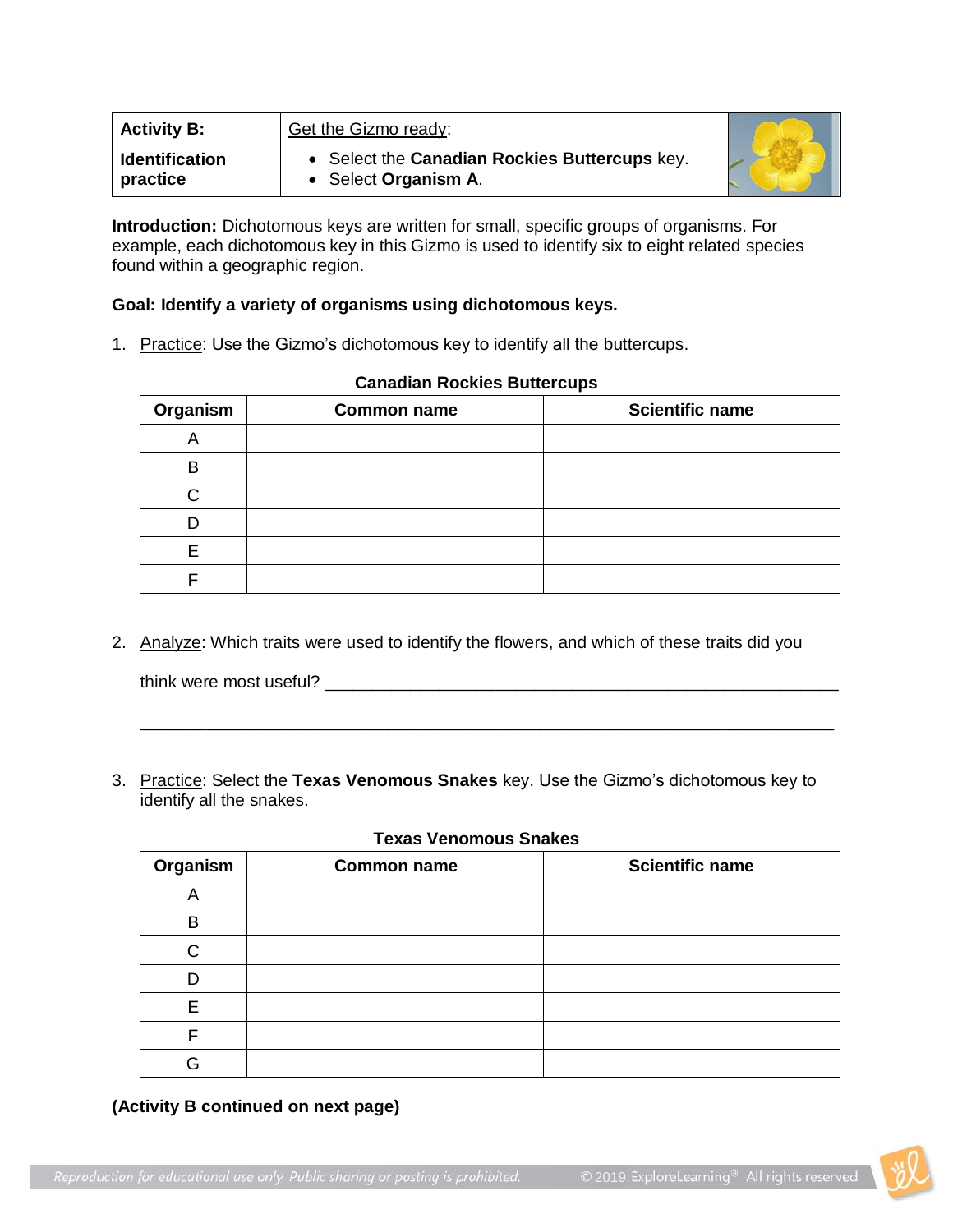### **Activity B (continued from previous page)**

4. Reflect: Why is it important to be able to tell a scarlet kingsnake apart from a coral snake?

\_\_\_\_\_\_\_\_\_\_\_\_\_\_\_\_\_\_\_\_\_\_\_\_\_\_\_\_\_\_\_\_\_\_\_\_\_\_\_\_\_\_\_\_\_\_\_\_\_\_\_\_\_\_\_\_\_\_\_\_\_\_\_\_\_\_\_\_\_\_\_\_\_

\_\_\_\_\_\_\_\_\_\_\_\_\_\_\_\_\_\_\_\_\_\_\_\_\_\_\_\_\_\_\_\_\_\_\_\_\_\_\_\_\_\_\_\_\_\_\_\_\_\_\_\_\_\_\_\_\_\_\_\_\_\_\_\_\_\_\_\_\_\_\_\_\_

5. Practice: Select the **Virginia Evergreens** key. Use the Gizmo's dichotomous key to identify all the trees.

| Organism | <b>Common name</b> | <b>Scientific name</b> |
|----------|--------------------|------------------------|
| A        |                    |                        |
| B        |                    |                        |
| C        |                    |                        |
| D        |                    |                        |
| E        |                    |                        |
| F        |                    |                        |
| G        |                    |                        |
|          |                    |                        |

#### **Virginia Evergreens**

6. Practice: Select the **Florida Cartilaginous Fishes** key. Use the Gizmo's dichotomous key to identify all the fishes.

#### **Florida Cartilaginous Fishes**

| Organism     | <b>Common name</b> | <b>Scientific name</b> |
|--------------|--------------------|------------------------|
| A            |                    |                        |
| B            |                    |                        |
| $\mathsf{C}$ |                    |                        |
| D            |                    |                        |
| E            |                    |                        |
| F            |                    |                        |
| G            |                    |                        |
| Η            |                    |                        |